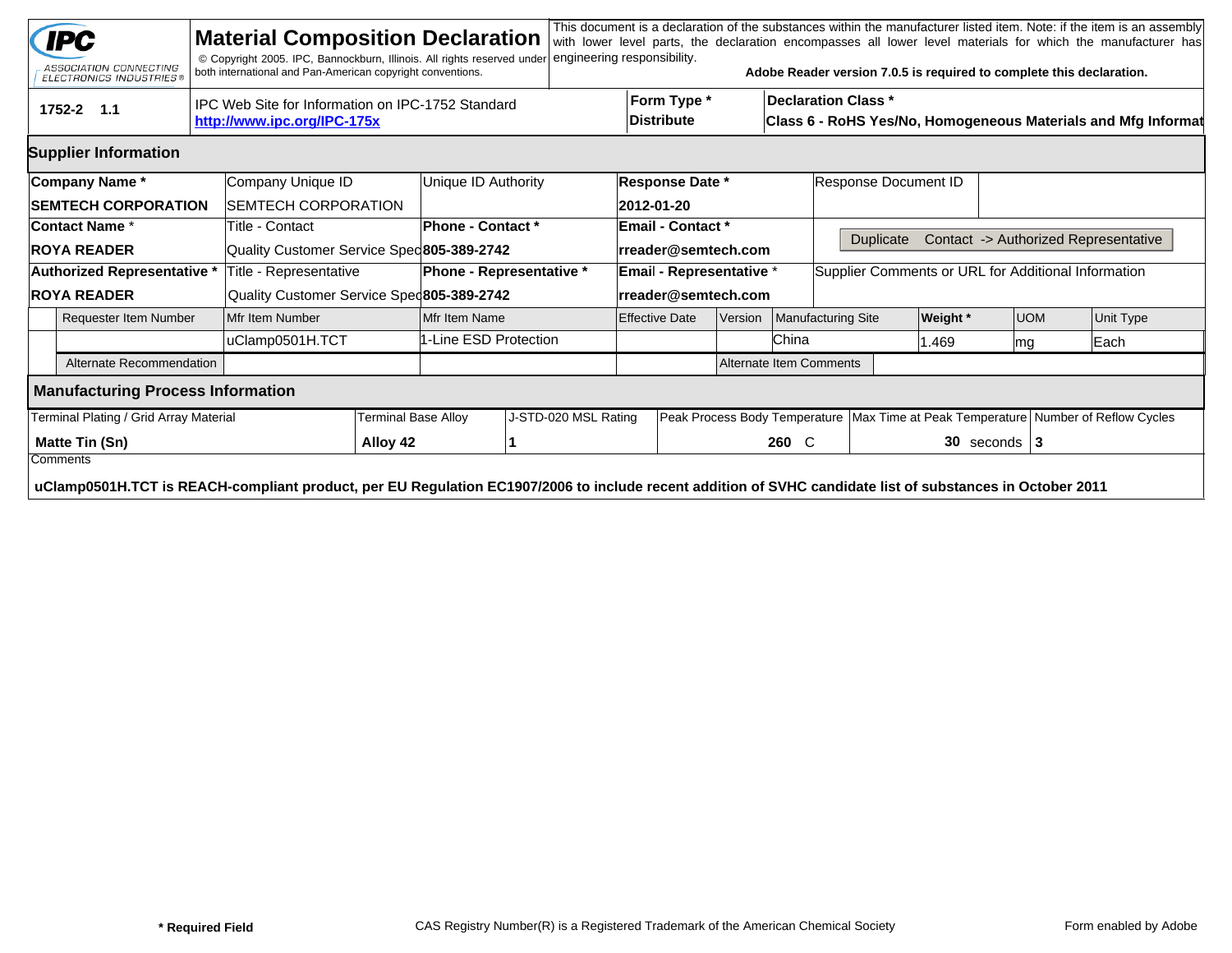| Save the fields in<br>this form to a file                                                                                                                                                                                                                                                                                                                                                                                                                                                                                                                                                                                                                                                                                                                                                                                                                                                                                                                                                                                                                                                                                                                                                                                                                                                                                                                                                                                                                                                                                                                                                                                                                                                                                                                                                                                                                                                                                                                                                                                                                                   | <b>Export Data</b> | Import fields from a<br>file into this form                                    | <b>Import Data</b> | Clear all of the<br>fields on this form | <b>Reset Form</b> | Lock the fields on this<br>form to prevent changes | Lock Supplier Fields |  |  |  |  |  |
|-----------------------------------------------------------------------------------------------------------------------------------------------------------------------------------------------------------------------------------------------------------------------------------------------------------------------------------------------------------------------------------------------------------------------------------------------------------------------------------------------------------------------------------------------------------------------------------------------------------------------------------------------------------------------------------------------------------------------------------------------------------------------------------------------------------------------------------------------------------------------------------------------------------------------------------------------------------------------------------------------------------------------------------------------------------------------------------------------------------------------------------------------------------------------------------------------------------------------------------------------------------------------------------------------------------------------------------------------------------------------------------------------------------------------------------------------------------------------------------------------------------------------------------------------------------------------------------------------------------------------------------------------------------------------------------------------------------------------------------------------------------------------------------------------------------------------------------------------------------------------------------------------------------------------------------------------------------------------------------------------------------------------------------------------------------------------------|--------------------|--------------------------------------------------------------------------------|--------------------|-----------------------------------------|-------------------|----------------------------------------------------|----------------------|--|--|--|--|--|
| <b>RoHS Material Composition Declaration</b><br><b>Declaration Type *</b><br>Detailed                                                                                                                                                                                                                                                                                                                                                                                                                                                                                                                                                                                                                                                                                                                                                                                                                                                                                                                                                                                                                                                                                                                                                                                                                                                                                                                                                                                                                                                                                                                                                                                                                                                                                                                                                                                                                                                                                                                                                                                       |                    |                                                                                |                    |                                         |                   |                                                    |                      |  |  |  |  |  |
| RoHS Definition: Quantity limit of 0.1% by mass (1000 PPM) in homogeneous material for: Lead (Pb), Mercury, Hexavalent Chromium, Polybrominated Biphenyls (PBB),<br><b>RoHS Directive</b><br>Polybrominated Diphenyl Ethers (PBDE) and quantity limit of 0.01% by mass (100 PPM) of homogeneous material for Cadmium<br>2002/95/EC                                                                                                                                                                                                                                                                                                                                                                                                                                                                                                                                                                                                                                                                                                                                                                                                                                                                                                                                                                                                                                                                                                                                                                                                                                                                                                                                                                                                                                                                                                                                                                                                                                                                                                                                          |                    |                                                                                |                    |                                         |                   |                                                    |                      |  |  |  |  |  |
| Please indicate whether any homogeneous material (as defined by the RoHS Directive, EU 2002/95/EC and implemented by the laws of the European Union member states) of the part identified on this form contains lead, mercury,<br>chromium, polybrominated biphenyls and/or polybrominated diphenyl ethers (each a ?RoHS restricted substance?) in excess of the applicable quantity limit identified above. If a homogeneous material within the part contains<br>excess of an applicable quantity limit, please indicate below which, if any, RoHS exemption you believe may apply. If the part is an assembly with lower level components, the declaration shall encompass all such components<br>gathered the information it provides in this form using appropriate methods to ensure its accuracy and that such information is true and correct to the best of its knowledge and belief, as of the date that Supplier complet<br>Company will rely on this certification in determining the compliance of its products with European Union member state laws that implement the RoHS Directive. Company acknowledges that Supplier may have relied on informati<br>completing this form, and that Supplier may not have independently verified such information. However, in situations where Supplier has not independently verified information provided by others, Supplier agrees that, at a<br>certifications regarding their contributions to the part, and those certifications are at least as comprehensive as the certification in this paragraph. If the Company and the Supplier enter into a written agreement with r<br>conditions of that agreement, including any warranty rights and/or remedies provided as part of that agreement, will be the sole and exclusive source of the Supplier?s liability and the Company?s remedies for issues that a<br>provides in this form. In the absence of such written agreement, the warranty rights and/or remedies of Supplier's Standard Terms and Conditions of Sale applicable to such part shall apply. |                    |                                                                                |                    |                                         |                   |                                                    |                      |  |  |  |  |  |
| <b>RoHS Declaration *</b>                                                                                                                                                                                                                                                                                                                                                                                                                                                                                                                                                                                                                                                                                                                                                                                                                                                                                                                                                                                                                                                                                                                                                                                                                                                                                                                                                                                                                                                                                                                                                                                                                                                                                                                                                                                                                                                                                                                                                                                                                                                   |                    | - Item(s) does not contain RoHS restricted substances per the definition above |                    |                                         |                   | Supplier Acceptance * Accepted                     |                      |  |  |  |  |  |
| Exemptions: If the declared item does not contain RoHS restricted substances per the definition above except for defined RoHS exemptions, then select the corresponding response in the RoHS Declaration<br>above and choose all applicable exemptions.                                                                                                                                                                                                                                                                                                                                                                                                                                                                                                                                                                                                                                                                                                                                                                                                                                                                                                                                                                                                                                                                                                                                                                                                                                                                                                                                                                                                                                                                                                                                                                                                                                                                                                                                                                                                                     |                    |                                                                                |                    |                                         |                   |                                                    |                      |  |  |  |  |  |
| <b>Declaration Signature</b>                                                                                                                                                                                                                                                                                                                                                                                                                                                                                                                                                                                                                                                                                                                                                                                                                                                                                                                                                                                                                                                                                                                                                                                                                                                                                                                                                                                                                                                                                                                                                                                                                                                                                                                                                                                                                                                                                                                                                                                                                                                |                    |                                                                                |                    |                                         |                   |                                                    |                      |  |  |  |  |  |
| Instructions: Complete all of the required fields on all pages of this form. Select the "Accepted" on the Supplier Acceptance drop-down. This will display the signature area. Digitally sign<br>the declaration (if required by the Requester) and click on Submit Form to have the form returned to the Requester.                                                                                                                                                                                                                                                                                                                                                                                                                                                                                                                                                                                                                                                                                                                                                                                                                                                                                                                                                                                                                                                                                                                                                                                                                                                                                                                                                                                                                                                                                                                                                                                                                                                                                                                                                        |                    |                                                                                |                    |                                         |                   |                                                    |                      |  |  |  |  |  |

 $\sup_{\text{Supplier}}$  Digital Signature  $|\text{Roya Reader}|\$ 

DN: cn=Roya Reader, o≔Semtech Corporation, ou=QA, email=Rreader@semtech.<br>com, c=US<br>Date: 2012.01.20 14:19:32 -08'00'